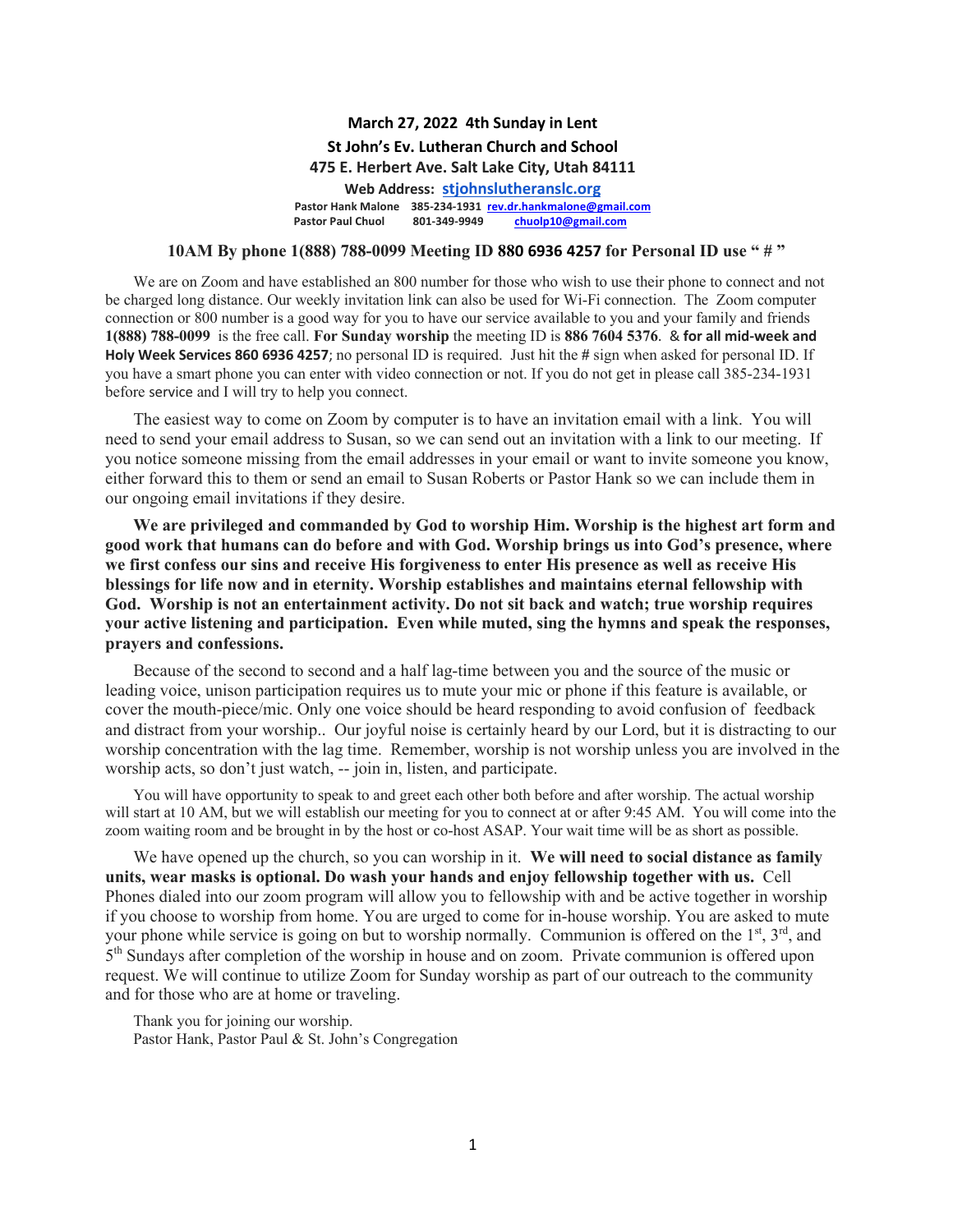# **St. John's Lutheran Church & CCDC**

**March 27, 2022, 4th Sunday in Lent**

**10 AM By phone 1(888) 788-0099 Meeting ID 886 7604 5376 for Personal ID use " # " If you have problems getting on, please call Susan Roberts at 801-359-3386 before 10 AM Divine Service Setting 1** 

#### **GREETINGS:**

*P: We worship in the name of the Father and of the (+) Son and of the Holy Spirit.* **C: Amen**

*P: Have mercy on me, O God, according to Your steadfast love;* 

**C: according to Your abundant mercy blot out my transgressions.**

#### **Opening Hymn LSB 912 "Christ Is Our Cornerstone"**

- 1. Christ is our cornerstone, On Him alone we build; With His true saints alone The courts of heav'n are filled. On His great love Our hope we place Of present grace and Joys above.
- 2. Here may we gain from heav'n The grace which we implore, And may that grace, once giv'n, Be with us evermore Until that day When all the best To endless rest Are called away.
- 3. Oh, then, with hymns of praise These hallowed courts shall ring; Our voices we will raise The Three in One to sing And thus proclaim In joyful song, Both loud and long, That glorious name.

### **CONFESSION OF SINS:**

*P: If we say we have no sin, we deceive ourselves, and the truth is not in us.*

- **C: but if we confess our sins, God, Who is faithful and just, will forgive our sins and cleanse us from all unrighteousness.**
- *P: Let us then, confess our sins to God our Father.*
- **C: Most merciful God, we confess that we are by nature sinful and unclean. We have sinned against You in thought, word, and deed, by what we have done and by what we have left undone. We have not loved You with our whole heart; we have not loved our neighbors as ourselves. We justly deserve Your present and eternal punishment. For the sake of Your Son, Jesus Christ, have mercy on us. Forgive us, renew us, and lead us, so that we may delight in Your will and walk in Your ways to the glory of Your holy Name. Amen.**
- *P: Almighty God in His mercy has given His Son to die for you and for His sake, forgives you all your sins. As a called and ordained servant of Christ, and by His authority, I therefore forgive you all your sins in the Name of the Father and of the (+) Son and of the Holy Spirit.*

### **C: Amen!**

**INTROIT** (Ps.51:2-6; Antiphon Ps. 51:1 )

- *P: Have mercy on me, O God, according to Your steadfast love;*
- **C: according to Your abundant mercy blot out my transgressions.**
- *P: Wash me thoroughly from my iniquity,*
- **C: and cleanse me from my sin!**
- *P: For I know my transgressions,*
- **C: and my sin is ever before me.**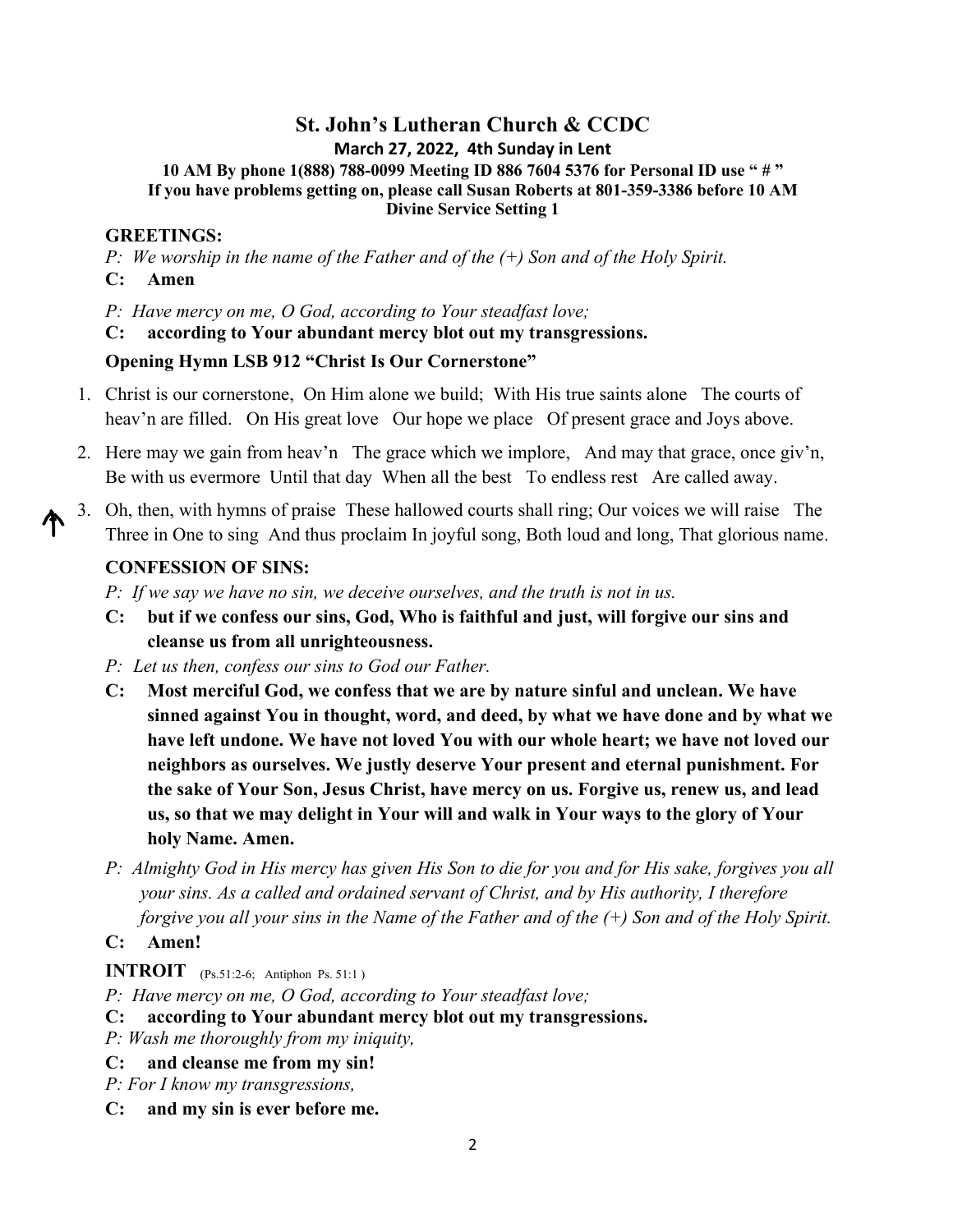*P: Against You, You only, have I sinned and done what is evil in Your sight,*

**C: so that You may be justified in Your words and blameless in Your judgment.**

*P: Behold, I was brought forth in iniquity,*

**C: and in sin did my mother conceive me.**

*P: Behold, You delight in truth in the inward being,*

**C: and You teach me wisdom in the secret heart.**

## **All: Glory be to the Father and to the (+) Son and to the Holy Spirit; as it was in the beginning, is now, and will be forever. Amen.**

*P: Have mercy on me, O God, according to Your steadfast love;* 

**C: according to Your abundant mercy blot out my transgressions.**

## **KYRIE:**

*P: In peace, let us pray to the Lord.*

#### **Sing C: Lord, have mercy.**

*P: For the peace from above and for our salvation. Let us pray to the Lord.*

### **Sing C: Lord, have mercy.**

*P: For the peace of the whole world, for the well-being of the Church of God, & the unity of all, Let us pray to the Lord.*

#### **Sing C: Lord, have mercy.**

*P: For this holy house & for all who offer here their worship & praise. Let us pray to the Lord.*

#### **Sing C: Lord, have mercy.**

*P: Help, save, comfort, and defend us, gracious Lord.*

#### **Sing C: Amen.**

# **Hymn of Praise: omitted during lent SALUTATION**

*P*: *The Lord be with you.*

### **Sing C: And also with you.**

## **Collect of the Day:**

*P: Almighty God, our heavenly Father, Your mercies are new every morning; and though we deserve only punishment, You receive us as Your children and provide for all our needs of body and soul. Grant that we may heartily acknowledge Your merciful goodness, give thanks for all Your benefits, and serve You in willing obedience; through Jesus Christ, Your Son, our Lord, Who lives and reigns with You and the Holy Spirit, one God, now and forever.*

### **Sing C: AMEN.**

### **FIRST READING: Isaiah 12:1-6**

<sup>1</sup> You will say in that day: I will give thanks to You, O LORD for though You were angry with me Your anger turned away, that You might comfort me. <sup>2</sup> Behold, God is my salvation; I will trust, and will not be afraid; for the LORD God is my strength and my song, and He has become my salvation.<sup>3</sup> With joy you will draw water from the wells of salvation.<sup>4</sup> And you will say in that day: Give thanks to the LORD, call upon His name, make known His deeds among the peoples, proclaim that His name is exalted. <sup>5</sup> Sing praises to the LORD, for He has done gloriously; let this be made known in all the earth. <sup>6</sup> Shout, and sing for joy, O inhabitant of Zion, for great in your midst is the Holy One of Israel.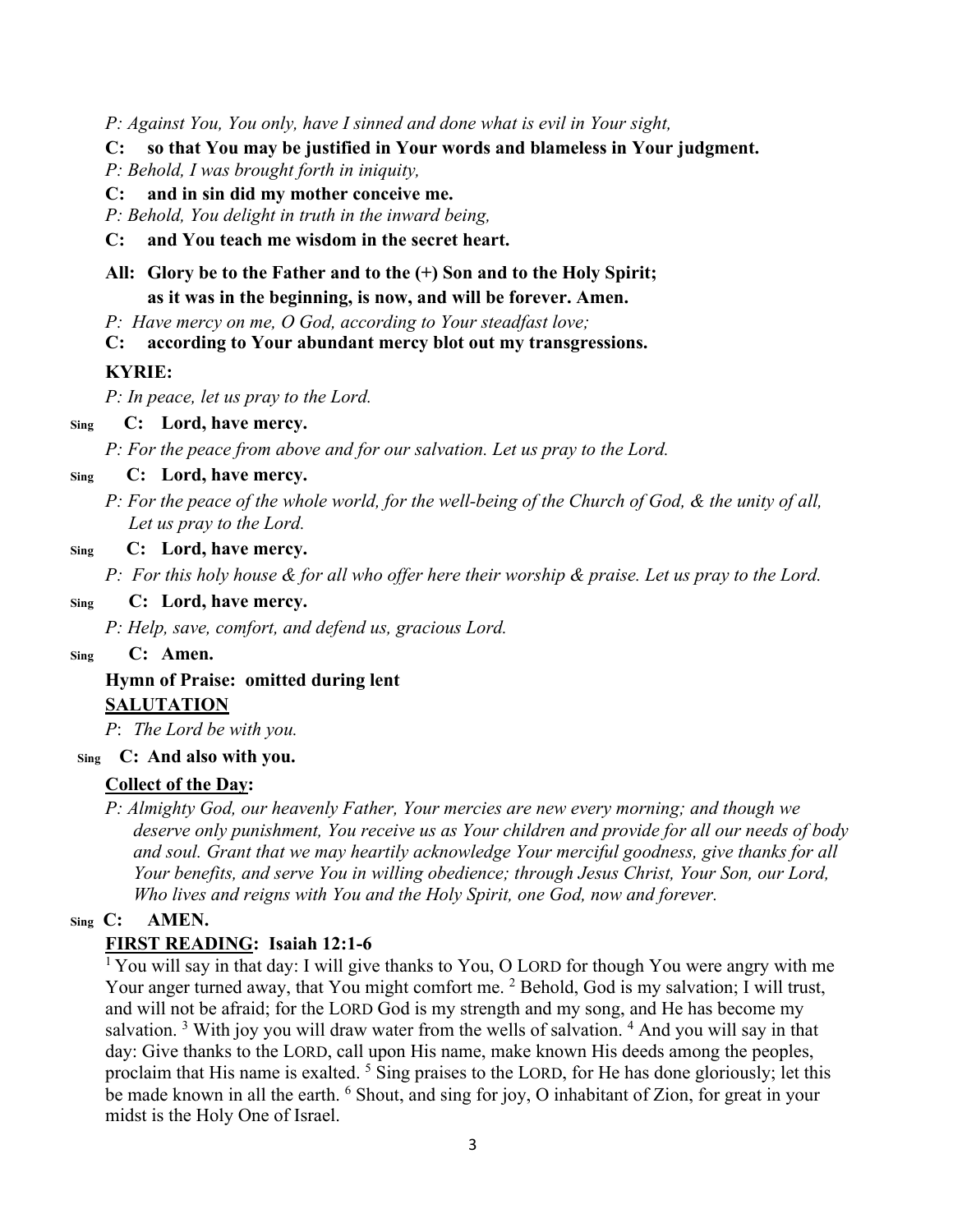#### *P: This is the Word of the Lord!*

#### **C: Thanks be to God!**

**GRADUAL:** (Ps. 117:1-2a, 96:8)

*P: O come, let us fix our eyes on Jesus,* 

#### **C: the founder and perfecter of our faith,**

*P: Who for the joy that was set before Him endured the cross, despising the shame,* 

**C: and is seated at the right hand of the throne of God.**

### **EPISTLE READING: 2Corinthians 5:16-21**

<sup>16</sup> From now on, therefore, we regard no one according to the flesh. Evn though we once regarded Christ according to the flesh, we regard Him thus no longer. 17 Therefore, if anyone is in Christ, He is a new creation. The old has passed away; behold the new has come.  $^{18}$  All this is from God, Who through Christ reconciled us to Himself and gave us the ministry of reconciliation; <sup>19</sup> that is, in Christ God was reconciling the world to Himself, not counting their trespasses against them, and entrusting to us the message of reconciliation.  $20$  Therefore, we are ambassadors for Christ, God making His appeal through us. We implore you on behalf of Christ, be reconciled to God.<br><sup>21</sup> For our sake He made Him to be sin who knew no sin, so that in Him we might become the righteousness of God.

*P: This is the Word of the Lord.*

### **C: Thanks be to God.**

**VERSE:** *(Eph. 6:11)*

*P: The father said to his servants, "This my son was dead, and is alive again;* 

**C: he was lost, and is found."**

# **GOSPEL LESSON**: **Luke 20:9-20**

*P: The Holy Gospel according to St. Luke the 20<sup>th</sup> chapter.* 

## **Sing C: Glory to You, O Lord.**

 $9$  And He began to tell the people this parable: "A man planted a vineyard and let it out to tenants and went into another country for a long while.  $10$  When the time came, he sent a servant to the tenants, so that they would give him some of the fruit of the vineyard. But the tenants beat him and sent him away empty-handed. <sup>11</sup> And he sent another servant. But they also beat and treated him shamefully and sent him away empty-handed. <sup>12</sup> And he sent yet a third. This one also they wounded and cast out. <sup>13</sup> Then the owner of the vineyard said, "What shall I do? I will send my beloved son; perhaps they will respect him. 14 But when the tenants saw him they said to themselves, This is the heir. Let us kill him, so that the inheritance may be ours. 15 And they threw him out of the vineyard and killed him. What then will the owner of the vineyard do to them:<br><sup>16</sup> He will come and destroy those tenants and give the vineyard to others." When they heard this, they said, "Surely not!" But he looked directly at them and said, "What then is this that is written: The stone that the builders rejected has become the cornerstone? <sup>18</sup> Everyone who falls on that stone will be broken to pieces, and when it falls on anyone, it will crush him. <sup>19</sup> The scribes and the chief priests sought to lay hands on Him at that very hour, for they perceived that He had told this parable against them, but they feared the people.  $20$  So they watched Him and sent spies, who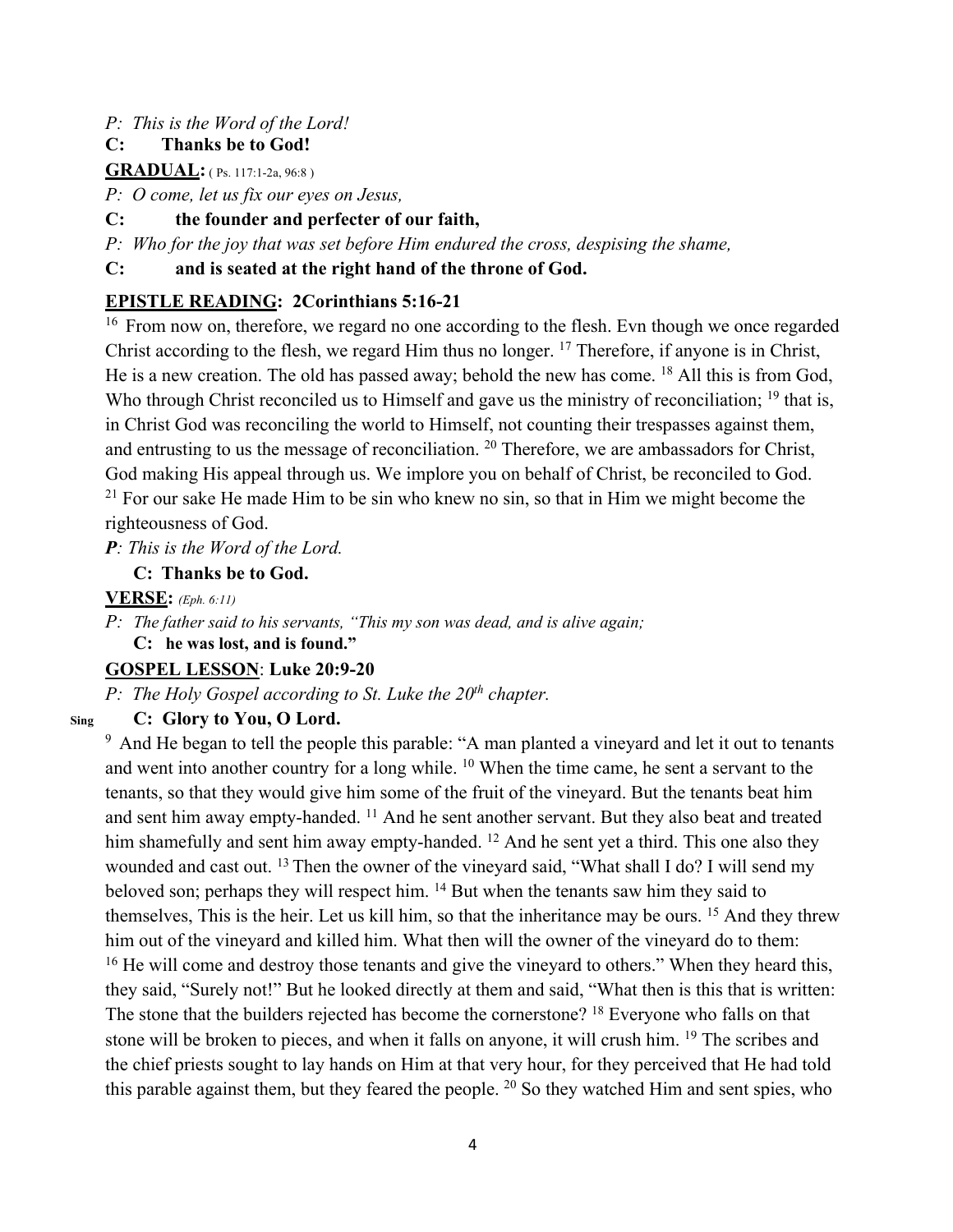pretended to be sincere, that they might catch Him in something He said, so as to deliver Him up to the authority and jurisdiction of the governor.

*P: This is the Gospel of the Lord.*

## **Sing C: Praise to You, O Christ.**

# **SERMON HYMN: LSB 430 Hymn LSB 430 "My Song is Love Unknown**

- 1. My song is love unknown, My Savior's love to me, Love to the love-less shown That they might lovely be. O who am I That for my sake My Lord should take Frail flesh and die?
- 2. He came from His blest throne Salvation to be stow; But men made strange, and none The longed-for Christ would know. But, oh, my friend, My friend indeed, Who at my need His life did spend!
- 3. Sometimes they strew His way And His sweet praises sing; resounding all the day Hosannas to their King. Then Crucify!" Is all their breath, And for His death They thirst and cry.
- 4. Why, what hath my Lord done? What makes this rage and spite? He made the lame to run, He gave the blind their sight. Sweet injuries! Yet they at these Them-selves displease And 'gainst Him rise.
- 5. They rise and needs will have My dear Lord made away; A murderer they save, The Prince of Life they slay. Yet cheerful He To suff'ing goes That He His foes From thence might free.
- 6. In life no house, no home My Lord on earth might have; In death no friendly tomb But what a stranger gave. What may I say? Heav'n was His home But mine the tomb Wherein He lay.
- 7. Here might I stay and sing, No story so divine! Never was love, dear King, Never was grief like Thine. This is my friend, In whose sweet praise I all my days Could gladly spend!

## **SERMON TITLE: "Elected For Grace Through the Gift of Faith "**

## *Sing* **OFFERTORY:**

**All**: What shall I render to the Lord for all His benefits to me? I will offer the sacrifice of thanksgiving and will call on the Name of the Lord. I will take the cup of salvation, and will call on the Name of the Lord. I will pay my vows to the Lord now in the presence of all His people, In the courts of the Lord's house, in the midst of you, O Jerusalem.

**OFFERING:** (As you are privileged, do contribute to our Lord's ministry by sending your offering in support of God's ministry at St. John's Lutheran Church, 475 East Herbert Ave., Salt Lake City, UT 84111) *In the House of the Lord, the Offering is taken for the partnership with God in His ministry in our community and through this congregation. To participate, you are encouraged to send it to the address above or use the PayPal app on our website.* **stjohnslutheranslc.org**

## **Offering Hymn LSB 783 "Take My Life and Let It Be"**

- 1. Take my life and let it be Consecrated Lord, to Thee Take my moments and my days, Let them flow in ceaseless praise.
- 4. Take my silver and my gold, Not a mite would I with hold; Take my intellect and use Ev'ry pow'r as Thou shalt choose.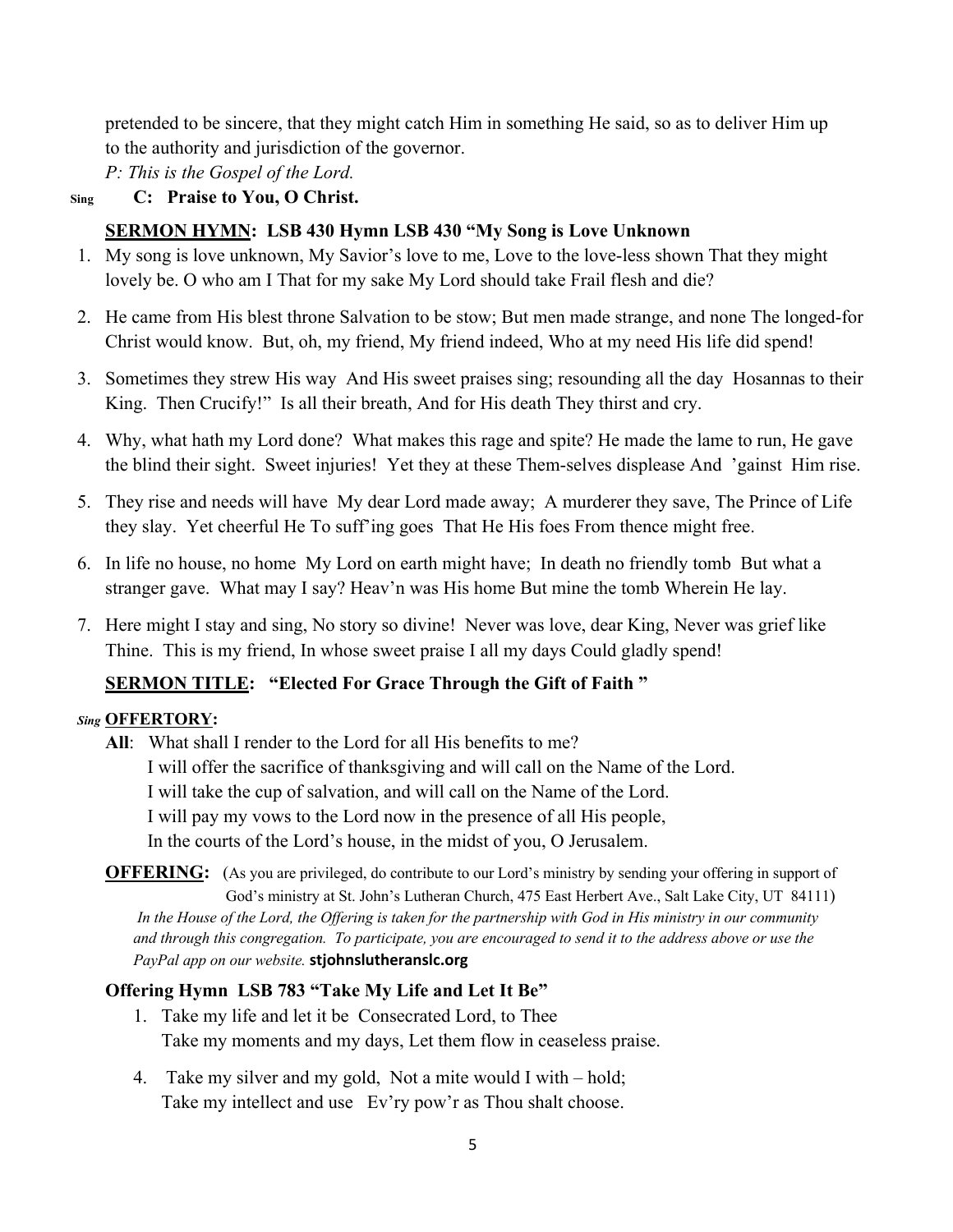- 5. Take my will and make it Thine; It shall be no longer mine; Take my heart, it is Thine own, It shall be Thy royal throne.
- 6. Take my love, my Lord, I pour At Thy feet its treasure store; Take myself, and I will be Ever, only, all for Thee.

#### **Nicene Creed** *(the confession of Christ's Universal Christian Church)*

*P: Let us now confess our faith in the words of the Nicene Creed.*

**C: I believe in God, the Father Almighty, Maker of heaven and earth and of all things visible and invisible.**

**And in one Lord Jesus Christ, the only -begotten Son of God, begotten of His Father before all worlds, God of God, Light of Light, very God of very God, begotten, not made, being of one substance with the Father, by Whom all things were made; Who for us men and for our salvation came down from heaven and was incarnate by the Holy Spirit of the virgin Mary and was made man; and was crucified also for us under Pontius Pilate. He suffered and was buried. And the third day He rose again according to the Scriptures and ascended into heaven, and sits at the right hand of the Father. And He will come again with glory to judge both the living and the dead, whose kingdom will have no end.**

**And I believe in the Holy Spirit, the Lord and giver of life, Who proceeds from the Father and the Son, Who with the Father and the Son together is worshiped and glorified, Who spoke by the prophets. And I believe in one holy Christian and apostolic Church, I acknowledge one Baptism for the remission of sins, and I look for the resurrection of the dead and the life (+) of the world to come. Amen.**

#### **Prayer Hymn:**

#### **LSB 769 Eternal Spirit of the Living Christ**

- 1. Eternal Spirit of the living Christ, I know not how to ask or what to say; I only know my need as deep as life, And only You can teach me how to pray.
- 2. Come, pray in me the prayer I need this day; Help me to see Your purpose and Your will-- Where I have failed, what I have done amiss; Held in forgiving love, let me be still.
- 3. Come with the strength I lack, bring vision clear Of human need; O give me eyes to see Fulfillment of my life in love out-poured, My life in You, O Christ; Your love in me.

### **PRAYER OF THE CHURCH:**

*(after each petition ending in Lord in your mercy-- the congregational response is)* **C: Hear our prayer.** 

**P**: *Almighty God and gracious Father We pray for our members and friends for Robert Schiavo, Sharyn Oliver, Louise Merritt, Bob Malinsky, Dorothy Erickson, Joan Schrank, Lola Stopper, Irma Keil, Irmgard Ristau, Maurine Rathje, Lisa Polster, Barbara Clark, Colleen & Ray Johnson,* Mrs. Son Cha Dejong, Vera Kerr. and Pastor Merlyn Wagner

#### **C: Hear our prayer.**

P: *and teach us to pray;*

#### **LORD'S PRAYER:**

**Our Father Who art in heaven, hallowed be Thy name, Thy kingdom come, Thy will be done on earth as it is in heaven; give us this day our daily bread;**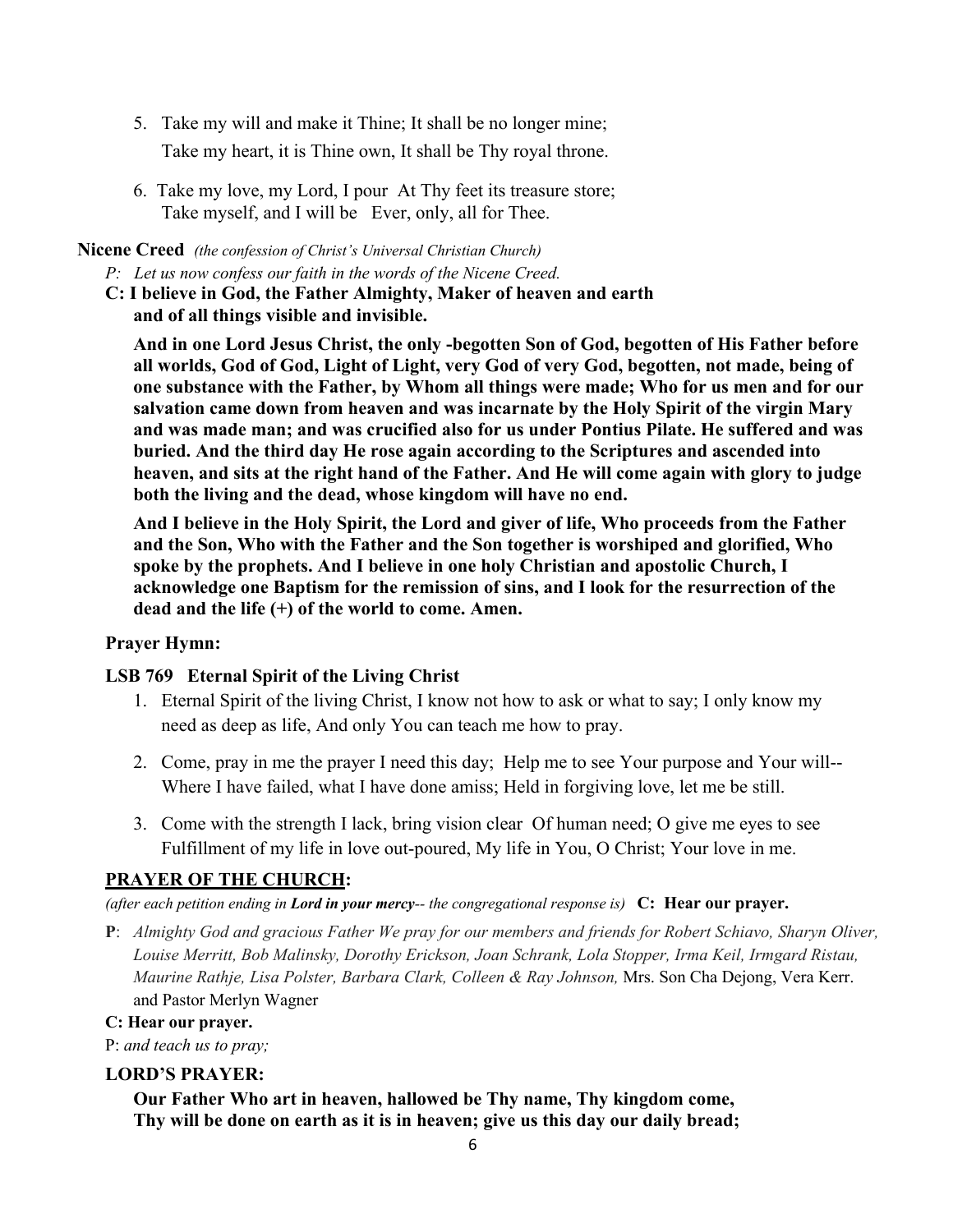**and forgive us our trespasses as we forgive those who trespass against us; and lead us not into temptation, but deliver us from evil. For Thine is the kingdom and the power and the glory forever and ever. Amen.**

### **BENEDICTION**

*P: The Lord bless you and keep you. The Lord make His face shine on you and be gracious to you. The Lord look upon you with favor and (+) give you peace.*

## **C: AMEN.**

# **Closing Hymn LSB 922 "Go, My Children, with My Blessing"**

- 1. Go, My children, with My blessing, Never alone. Waking sleeping, I am with you; You are My own. In My love's baptismal river, I have made you Mine forever. Go, My children, with My blessing – You are My own.
- 2. Go, My children, sins forgiven, At peace and pure. Here you learned how much I love you, What I can cure. Here you heard My dear Son's story; Here you touched Him, saw His glory. Go, My children sins forgiven, At peace and pure.
- 3. Go, My children, fed and nourished, Closer to Me; Grow in love and love by serving, Joyful and free. Here My Spirit's power filled you; Here His tender comfort stilled you. Go, My children fed and nourished, Joyful, and free.
- 4. I the Lord will bless and keep you And give you peace; I the Lord will smile upon you And give you peace: I the Lord will be your Father, Savior, Comforter, and Brother. Go, My children; I will keep you And give you peace.

### **ANNOUNCEMENTS:**

- 1. Please keep in your prayers: Robert Schiavo, Sharyn Oliver, Louise Merritt, Bob Malinsky, Dorothy Erickson, Joan Schrank, Lola Stopper, Irma Keil, Irmgard Ristau, , Maurine Rathje, Lisa Polster and Ver Kerr. Barbara Clark, Colleen & Ray Johnson, Mrs. Kathleen Switzer, Lisa Nelson and Margo Henderson, Curt Johnson Mrs. Son Cha Dejong and Pastor Wagner.
- 2. Wednesday mid-week worship has begun. 7 PM at the church and on Zoom. I encourage you to set time for this worship hour in your life. The words of Christ from the cross will be our focus.
- 3. Wednesday Bible Study is at 10 AM on zoom . Request a link from Susan. All are invited. We are studying of the patriarchs using Luther's Works as our guide. Join our little group.
- 4. The church is open for in sanctuary worship. **Please social distance and wear masks to protect yourself** from the variants of Covid 19. Use the front door for your entrance. Communion service after the main Sunday service on  $1^{st}$ ,  $3^{rd}$ ,  $\&$  5<sup>th</sup> of the month. We do want you to work back into the new normal.
- 5. Our Mission in Akobo South Sudan needs our prayers for their people and Pastor Stevens and others who are sharing the Gospel and need economic support. Poor economic / food shortages due to war and pandemic along with a rainy season that is on again off again is an extreme challenge to our ministry there. Four new churches need roofs before the rain comes.
- 6. Your gifts and offerings to God for St. John's ministry needs to be consistently maintained and if possible increased.